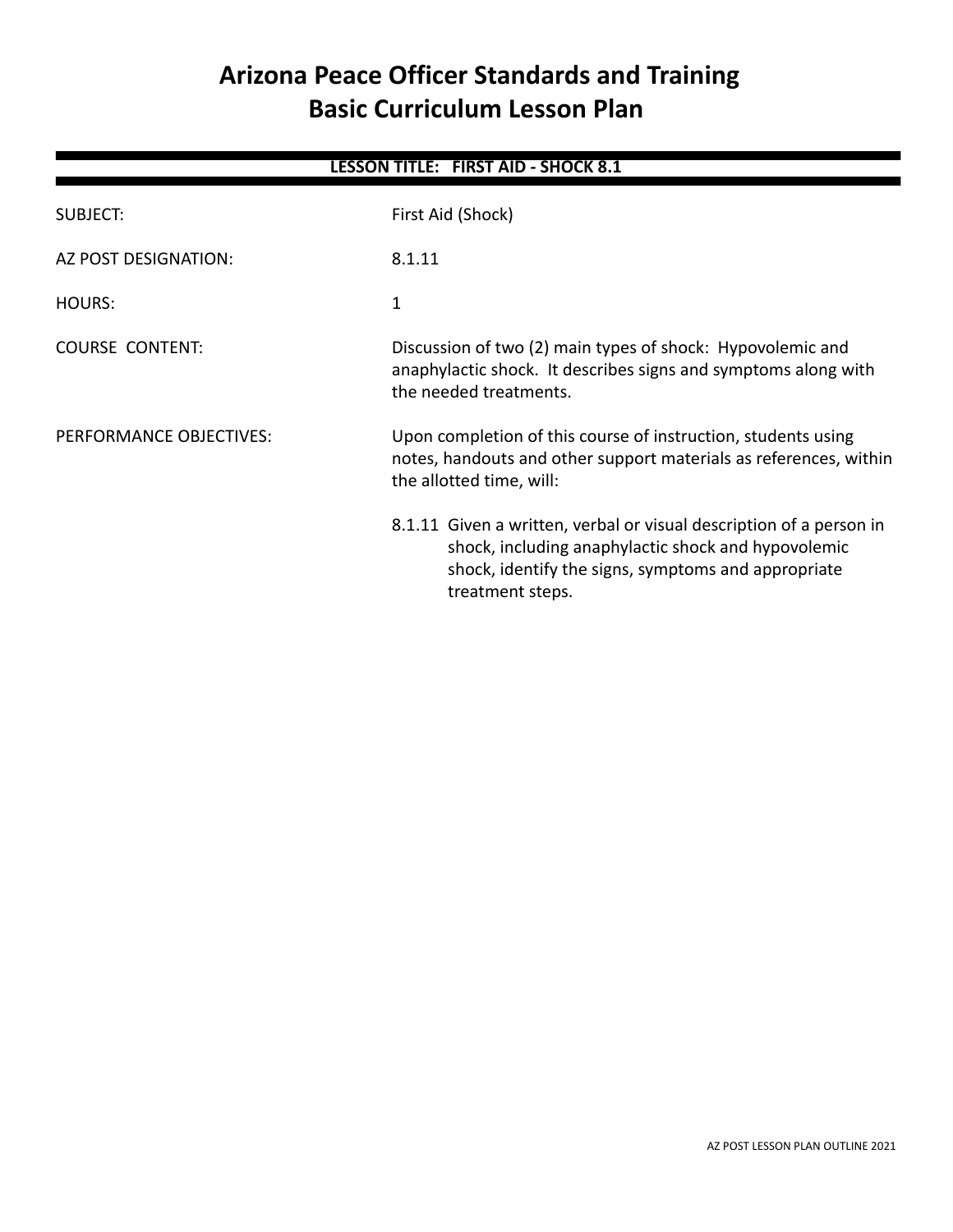| <b>LESSON TITLE: FIRST AID</b><br><b>SHOCK</b>                                                                       |                                                                                                               | PAGE: 2                                                                                      |  |
|----------------------------------------------------------------------------------------------------------------------|---------------------------------------------------------------------------------------------------------------|----------------------------------------------------------------------------------------------|--|
| DATE FIRST PREPARED:                                                                                                 | January 1998                                                                                                  |                                                                                              |  |
| PREPARED BY:                                                                                                         | Pam Peterson                                                                                                  |                                                                                              |  |
| <b>REVIEWED - REVISED:</b><br><b>REVIEWED - REVISED:</b>                                                             | David Kleinman<br>Sgt. William Wright                                                                         | DATE: December 1998                                                                          |  |
| <b>REVIEWED - REVISED:</b><br><b>REVIEWED - REVISED:</b><br><b>REVIEWED - REVISED:</b><br><b>REVIEWED - REVISED:</b> | <b>ALEA Course Revision 2001</b><br><b>SME Committee</b><br>Officer Tim Taylor, SME Chairman<br>AZPOST (DocX) | DATE: October 2003<br>DATE: October 2003<br>DATE: February 2004<br>DATE: March 2022<br>DATE: |  |
| AZ POST - APPROVAL:<br>AZ POST - APPROVAL:                                                                           | <b>Richard Watling</b><br>Lori Wait                                                                           | DATE: April 2004<br>DATE: March 2022                                                         |  |
| <b>INSTRUCTOR REFERENCES:</b>                                                                                        |                                                                                                               |                                                                                              |  |
| <b>CLASS LEVEL:</b>                                                                                                  | Student                                                                                                       |                                                                                              |  |
| <b>TRAINING AIDS:</b>                                                                                                |                                                                                                               |                                                                                              |  |
| <b>INSTRUCTIONAL STRATEGY:</b>                                                                                       | Lecture and class discussion.                                                                                 |                                                                                              |  |
| <b>SUCCESS CRITERIA:</b>                                                                                             |                                                                                                               | 70% or higher on a written, multiple-choice examination.                                     |  |
| <b>COMPUTER FILE NAME:</b>                                                                                           | 8.1.11 Shock                                                                                                  |                                                                                              |  |
| DATE RELEASED TO THE SHARE FILE:                                                                                     | May 27, 2022                                                                                                  |                                                                                              |  |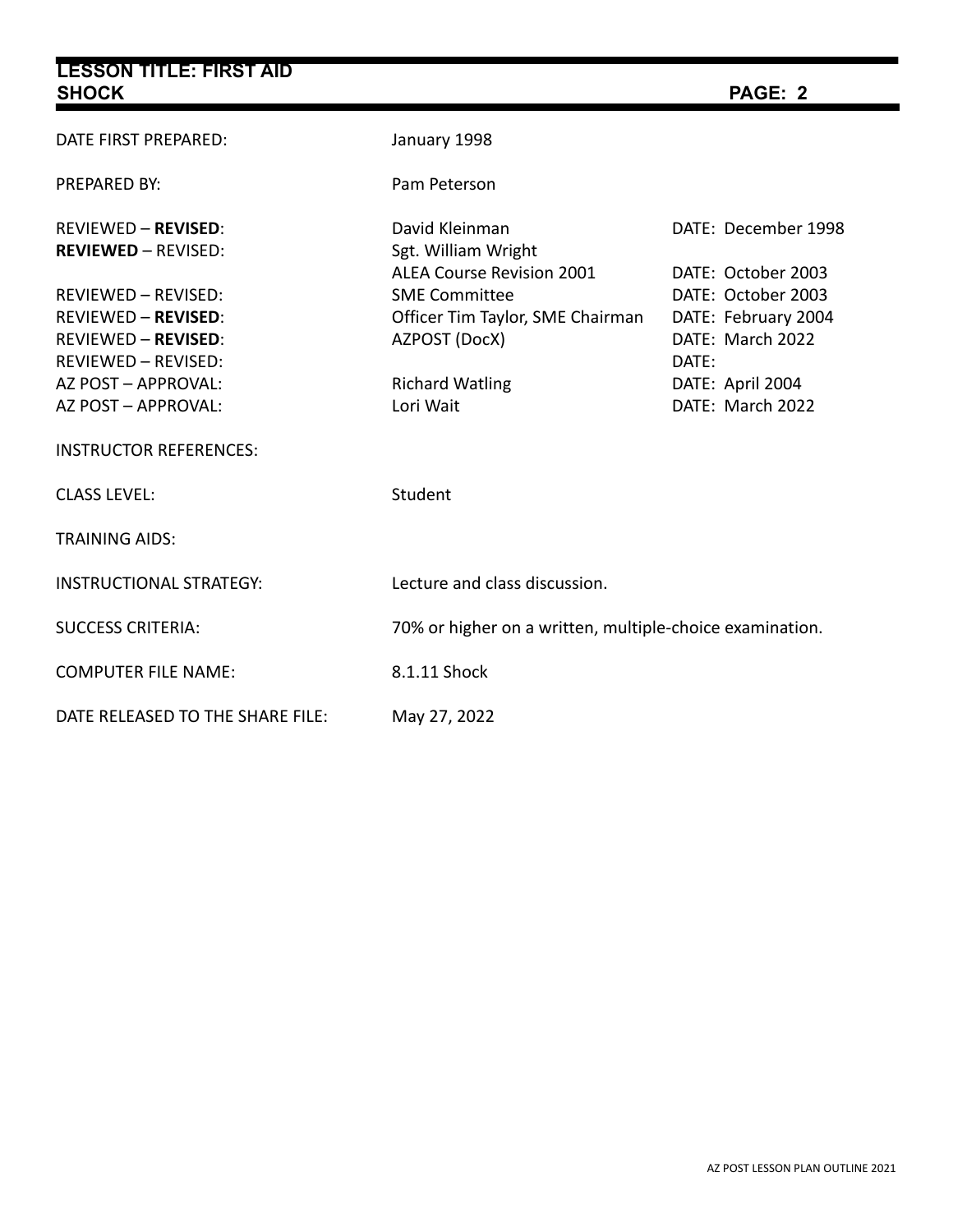# **I. INTRODUCTION** A. Instructor – (self) introduction. B. Preview of performance objectives. **II. SHOCK P. O. 8.1.11** A. Definition: Failure of the circulatory system to provide enough blood to the vital organs. B. Three (3) factors in shock are: 1. Pump failure. 2. Fluid loss. 3. Pipe failure. C. Two (2) major shocks are: 1. Hypovolemic – blood/fluid loss. 2. Anaphylactic – allergic reaction. **P. O. 8.1.11** D. Other types to be aware of: 1. Psychogenic. (Fainting) 2. Metabolic. (Fluid loss due to vomiting, diarrhea or excessive urination.) 3. Septic. (Caused by severe infections.) 4. Respiratory. (Respiratory distress.) 5. Neurogenic. (Damage to the spinal cord.) 6. Cardiogenic. (Heart failure.) E. Signs and symptoms: **P. O. 8.1.11**

1. Pale, cool and clammy skin – this is due to the body shunting blood to the core and vital organs.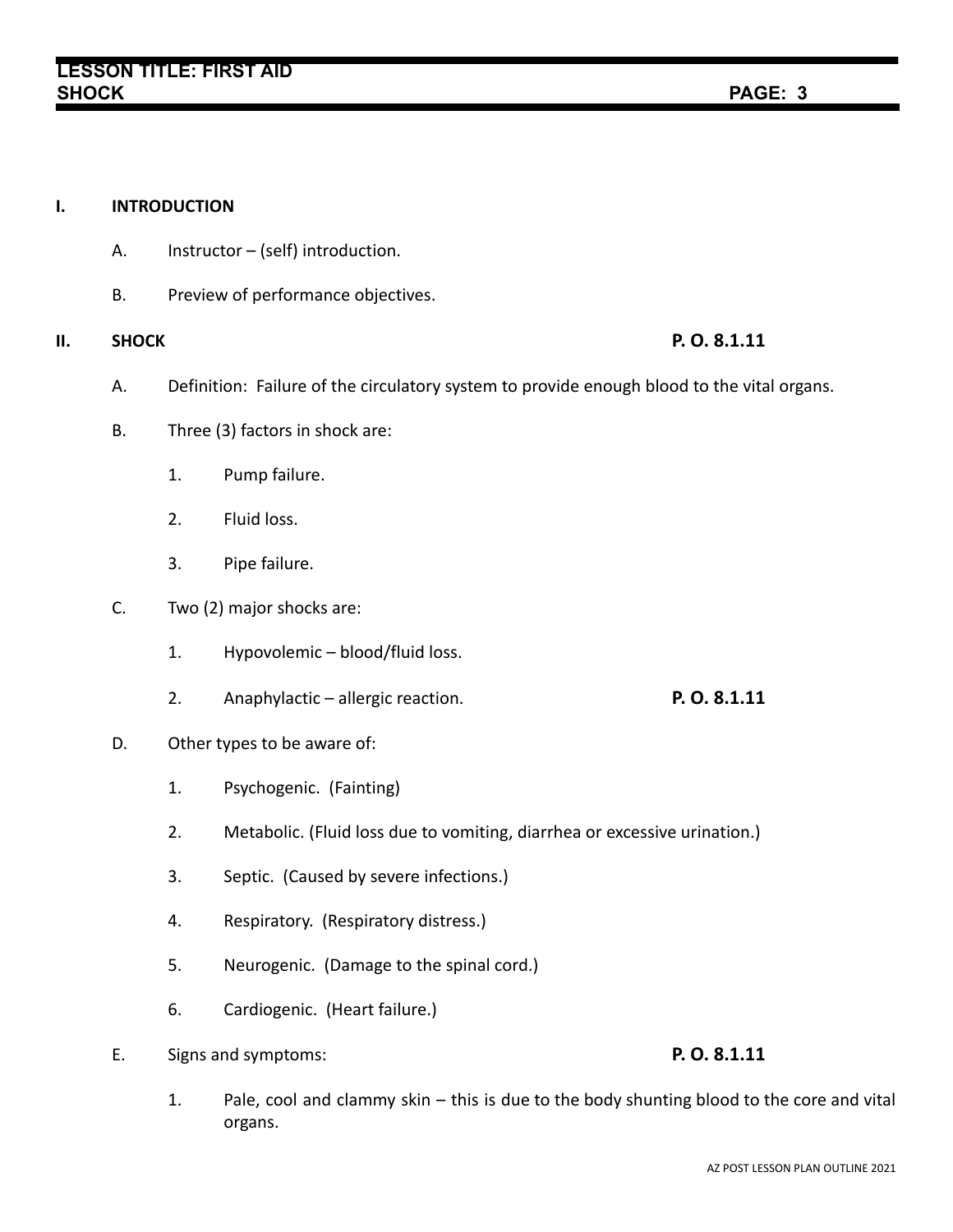- 2. Rapid and weak pulse this can be due to less blood or oxygen in the system, so the body tries to circulate what it has left more often.
- 3. Rapid and shallow respirations. The body tries to move as much air as possible.
- 4. Dilated pupils.
- 5. Appear restless, anxious.
- 6. A change in mental status.
- 7. Cyanosis (late sign).
- 8. Decreased blood pressure (late sign).
- F. Anaphylactic shock.
	- 1. Immediately life threatening.
	- 2. Aggressive airway! (Rapid swelling causing airway obstruction.)
	- 3. Signs and symptoms:
		- a. Itchy skin (hives).
		- b. Tingling feeling in the face, throat, hands, chest and/or feet.
		- c. Tightness in the throat and chest.
		- d. Swelling of the face and tongue.
		- e. Wheezing.

## G. Treatment for shock: **P. O. 8.1.11**

- 1. Ensure airway.
- 2. Have the patient lie down.
- 3. Elevate the lower extremities.
- 4. Keep the patient warm and at rest.
- 5. Be calm and compassionate.
- 6. You can remember as: "Face is pale, raise tail," "Face is red, raise head."